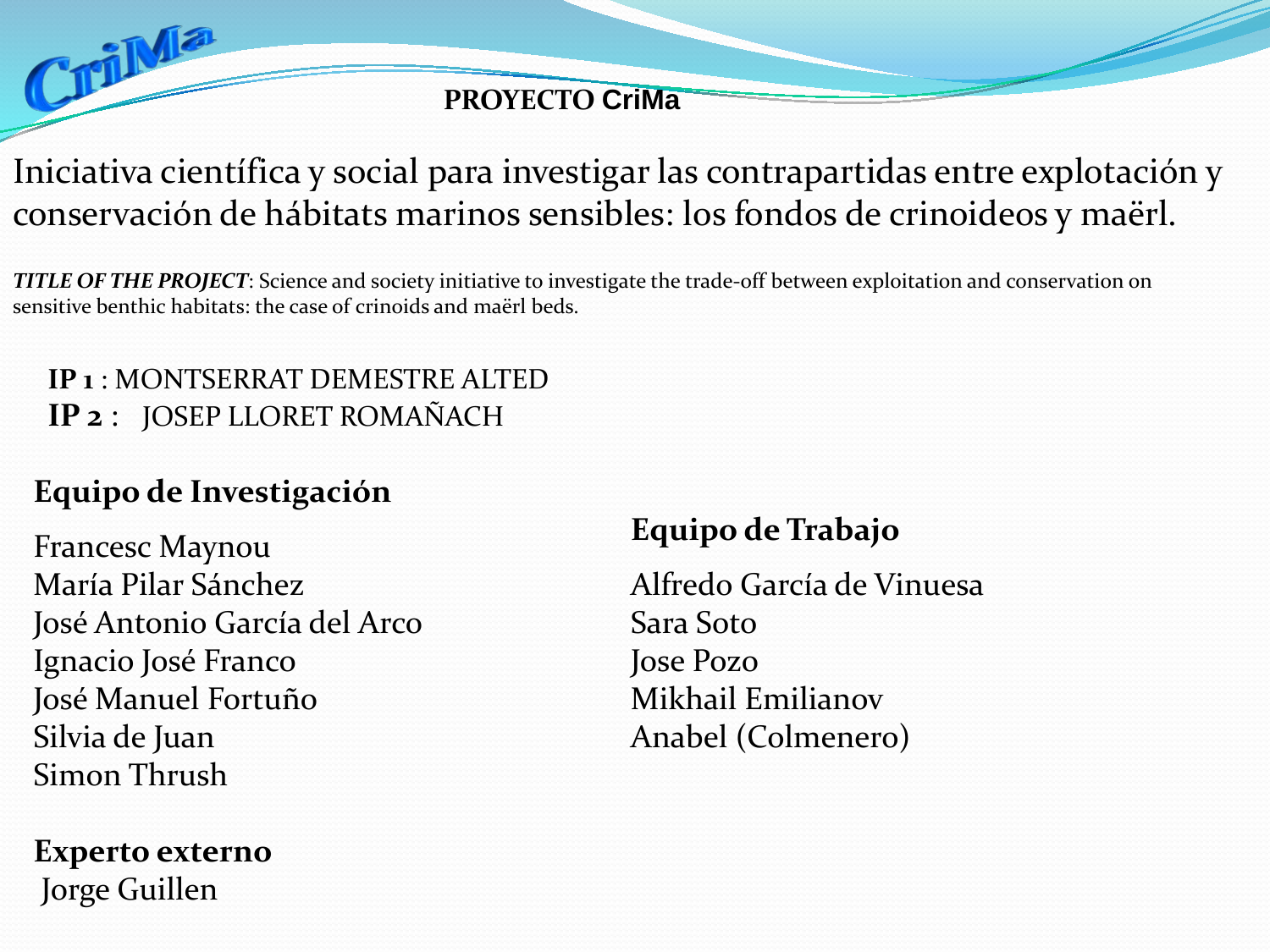**Objective 1:** Coordination and Management

CriMa

**WP1** Coordination and Management**. --- Task1.1, Task 1.2 & Task 1.3**

**Objective 2:** Spatial delimitation of vulnerable and productive benthic habitats of **crinoids**, **maërl** (and **mud)** on exploited sensitive systems

**WP 2. Oceanographic cruise --- Task 2.1 & Task 2.2**

**WP 3. Experimental bottom fisheries: trawl and artisanal --- Task 3.1 & Task 3.2**

**Specific objectives**

**Objective 3:** Innovative approach to develop an effective strategy to maintain in healthy and productive condition the exploited sensitive benthic habitats, and to guarantee the sustainable provision of ecosystem goods and services

**WP 4. To evaluate the Good Environment Status (GES) related to the habitats** 

**WP 5. To evaluate the level of Goods and Services (GS) related to human health** 

**WP 6. To evaluate the potential contribution of alternative fishing methods to GES**

**Objective 4:** Public awareness: scientific and social platform of knowledge transfer to encourage citizen active involvement *Plataforme Transferencia Coneixament (PTC)*

**WP 7. Participative Dissemination --- Task 7.1, Task 7.2, Task 7.3 & Task 7.4**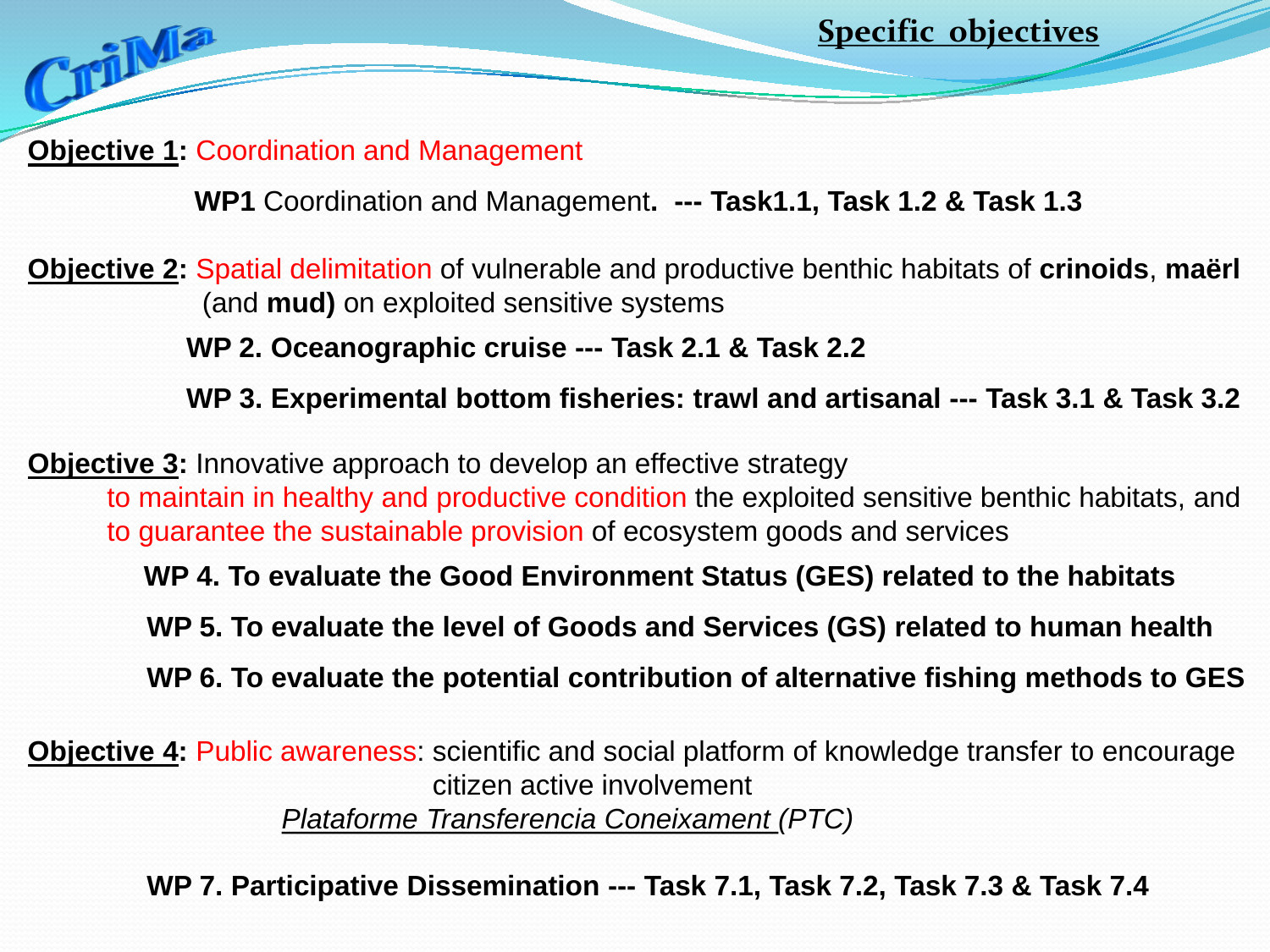